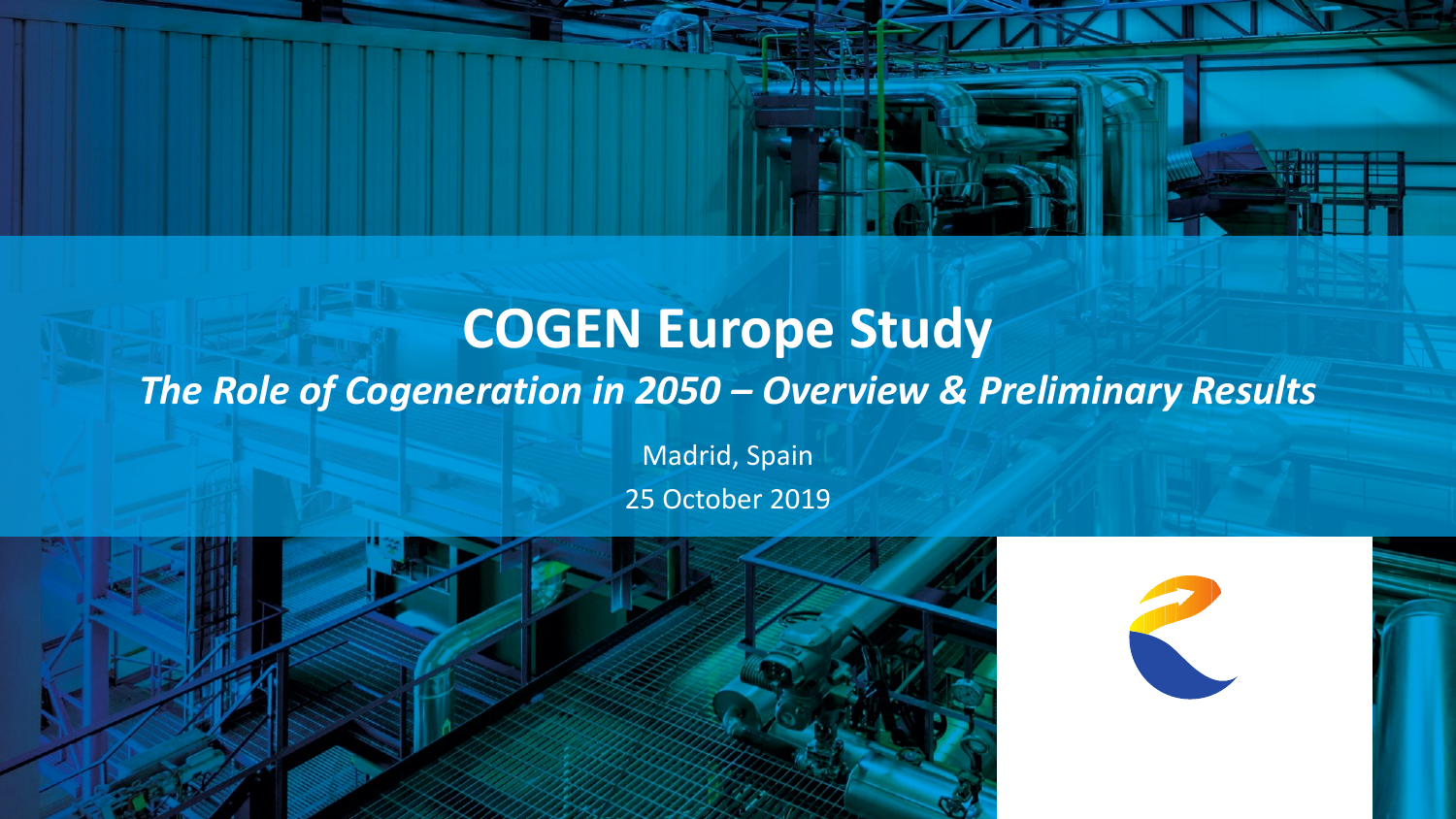

**Study Objective**: **assess the potential and role of cogeneration in a 2050 decarbonised energy mix.** 

#### **User Focus – Micro-economic assessment from a heat user point of view.**

**Plant-size heat applications** simulated to evaluate the cost-efficiency of including CHP in the heat supply mix. Different use cases of technologies, fuels and heat consumption types are covered.

**Main Focus Today**

#### **System Focus – Scenario-based assessment from a European systemic point of view.**

**Two scenarios** of 2050 European energy mix compared:

### **1.5 TECH Scenario**

**Our understanding** of European Commission Long-Term Strategy scenario

### **Increased CHP Scenario**

Featuring a Higher CHP Deployment



Assess the effect at a EU level of increasing CHP capacities in different sectors on investment and operational costs, on primary energy consumption, etc.

 $c$ ogeneurope.eu  $\sim$  2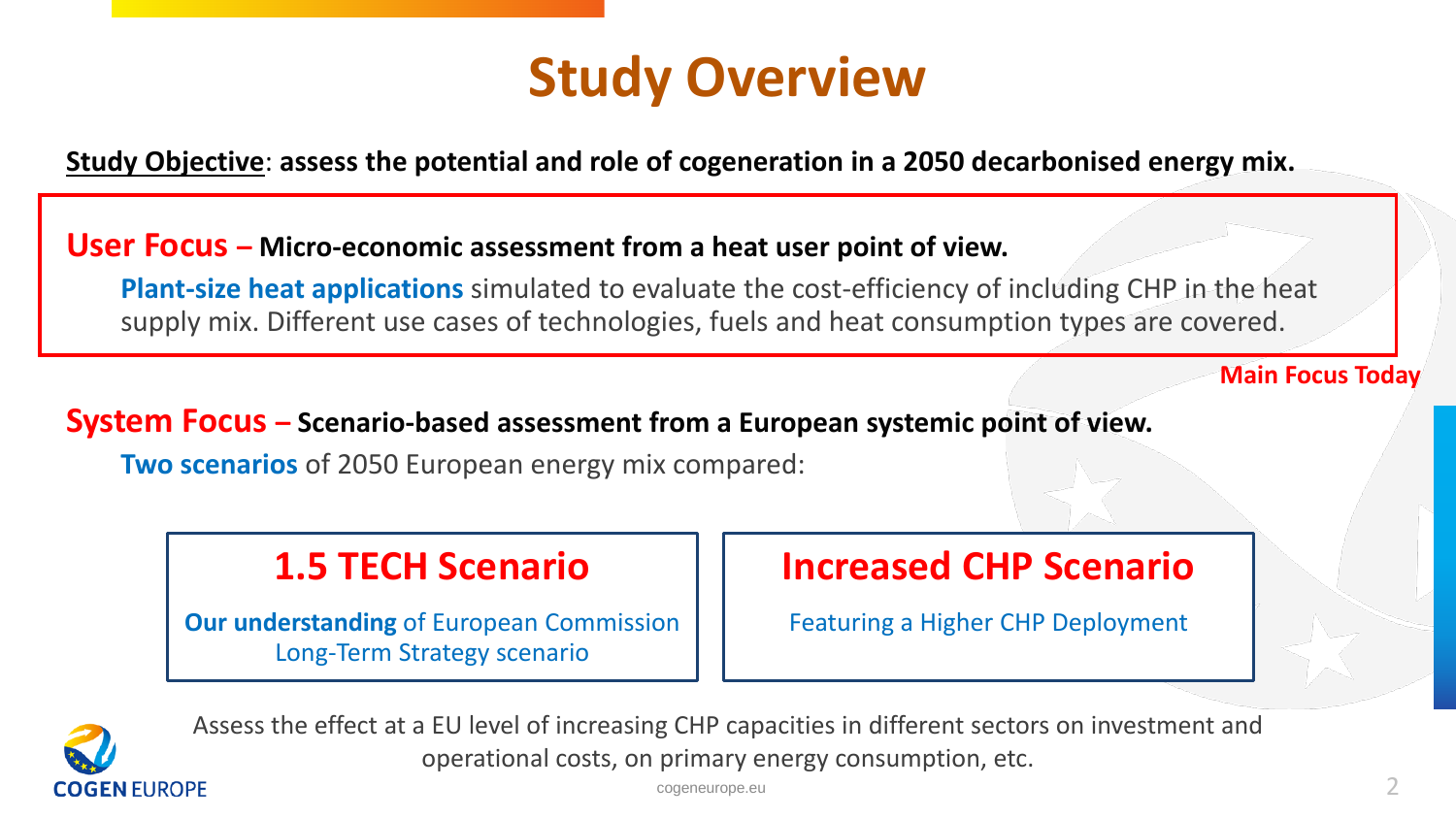# Modelling approach

**Micro-economic assessment from a heat user point of view: modelling of a single heat consumer**

Simulation at an hourly time step for a year of different use cases (variants on the heat demand, heat generation mix, fuels), with and without CHP

Example of a simplified use case



#### CHP technologies covered

- Open cycle turbines
	- $\triangleright$  Gas turbines
	- $\triangleright$  Steam turbines
- Combined cycle
- Engines
- Organic Rankine Cycle
- · Fuel cells
	- $\triangleright$  PEM
	- > SOFC

#### Key parameters covered

- Capital expenditures (CAPEX) ¥,
- Operational expenditures  $\mathbf{r}$  $(OPEX)$
- Lifetime  $\blacksquare$
- Conversion efficiency  $\blacksquare$
- Heat-power ratio ٠
- Heat output temperature ×
- Start-up time / ramping  $\overline{\phantom{a}}$ gradients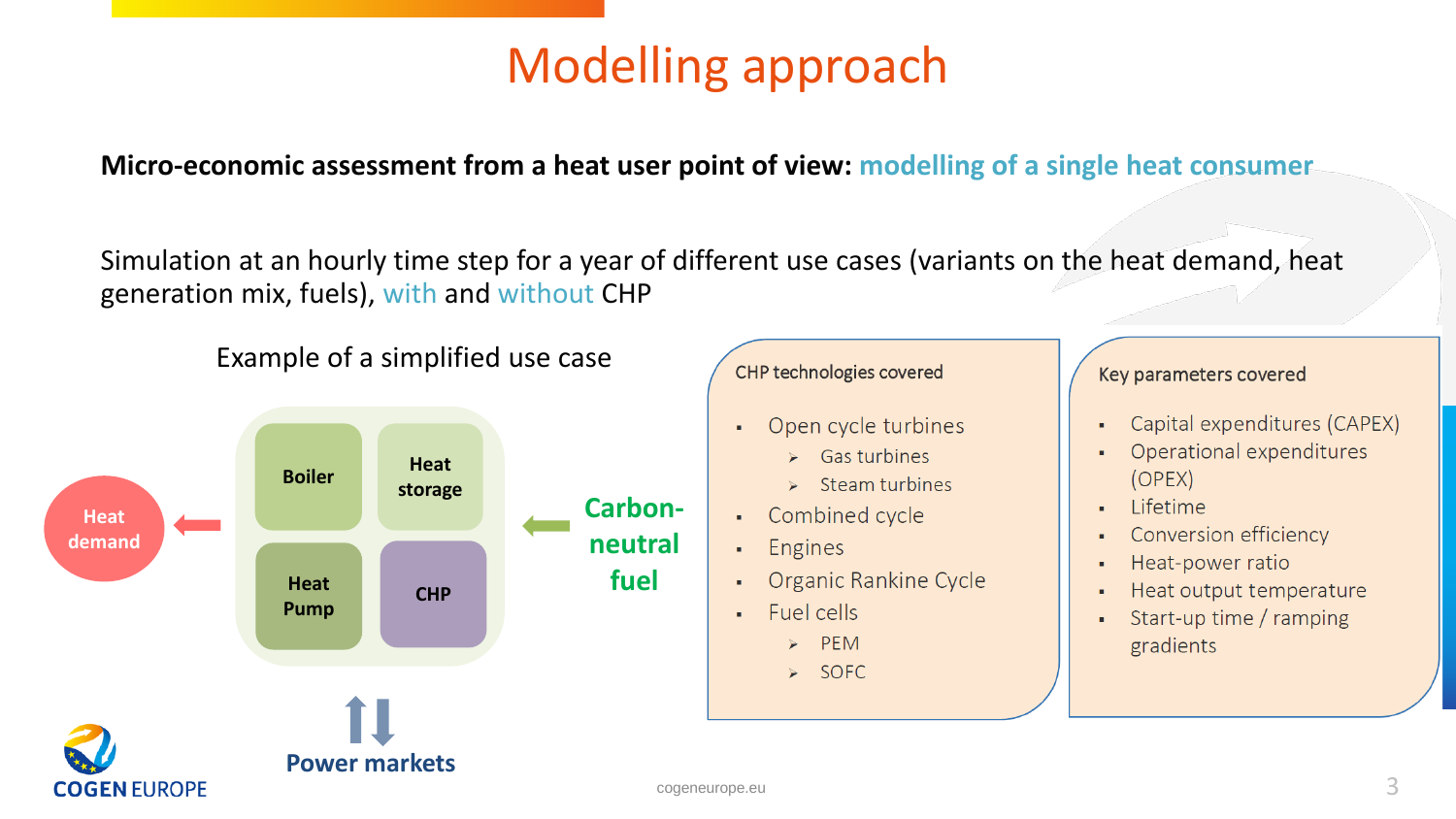## Different CHP use cases evaluated

- **Domestic heating**
- **On-site generation in hospital**
- On-site generation of industrial heat for medium or high temperature
- **District heating for buildings and industry**

For each use case, the costs of generating heat (LCOH) are compared in a situation **with** and **without** CHP, for **three representative countries**, based on exogenous assumption for fuel and electricity prices in 2050.

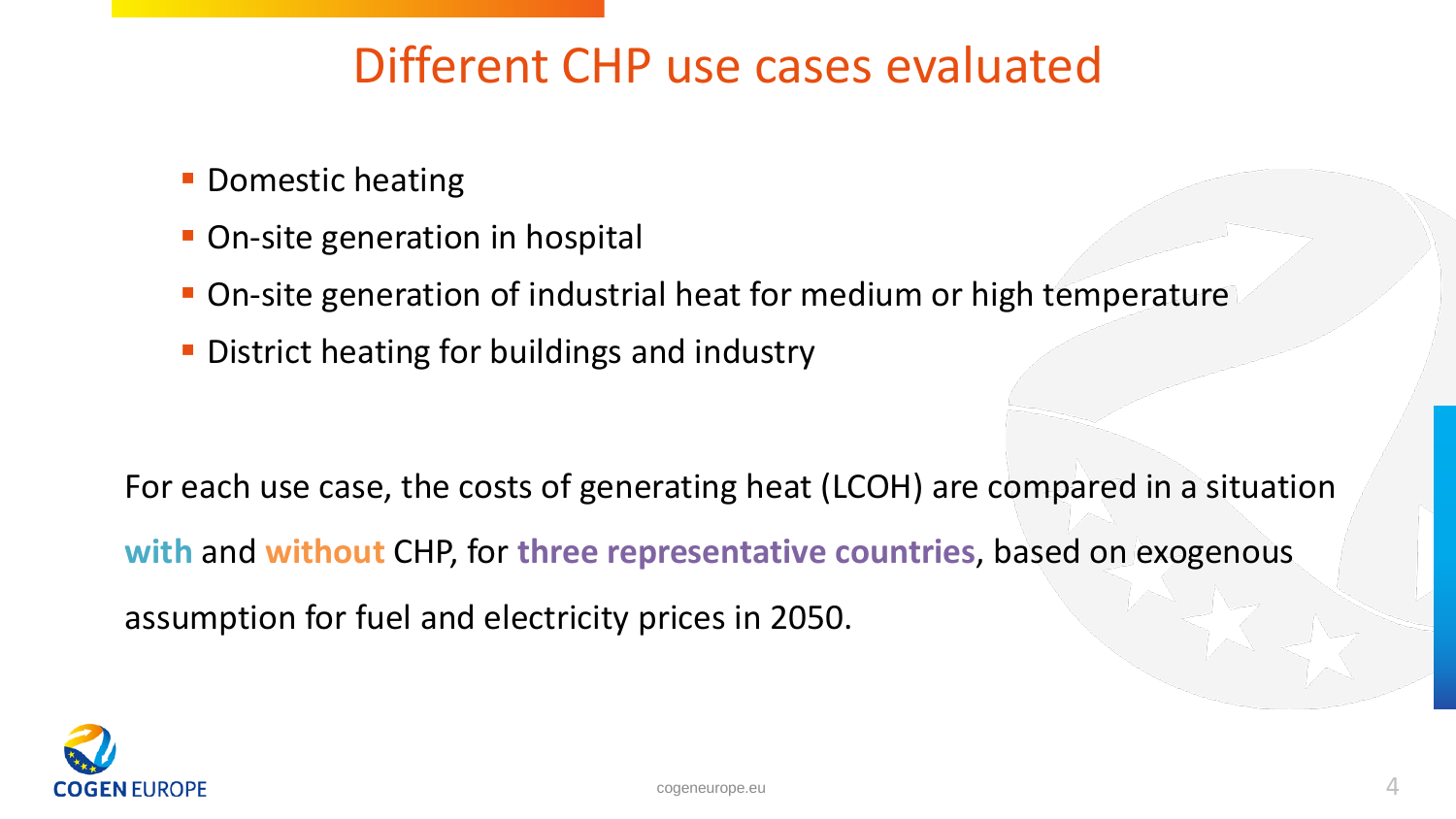# Preliminary key messages

In a decarbonized 2050 energy system, CHP is:

**Competitive on power markets since power prices are expected to increase significantly**

- **Cost efficient for heat production, implying potential end-user heat supply costs reduction of 0.5 - 15 €/MWh**
- **Avoided distribution grid reinforcement costs can also be a major advantage of distributed CHP plants**
	- $\triangleright$  Illustrated for use case 1 on micro-CHP using an avoided distribution cost from the literature and can be applied to other CHP applications.
	- Variable and case-specific: distribution grid will also be determined by decentralised PV, EVs, (hybrid) HPs…
	- $\geq$  Out of scope for this study as it would require a dedicated distribution grid modelling to be assessed